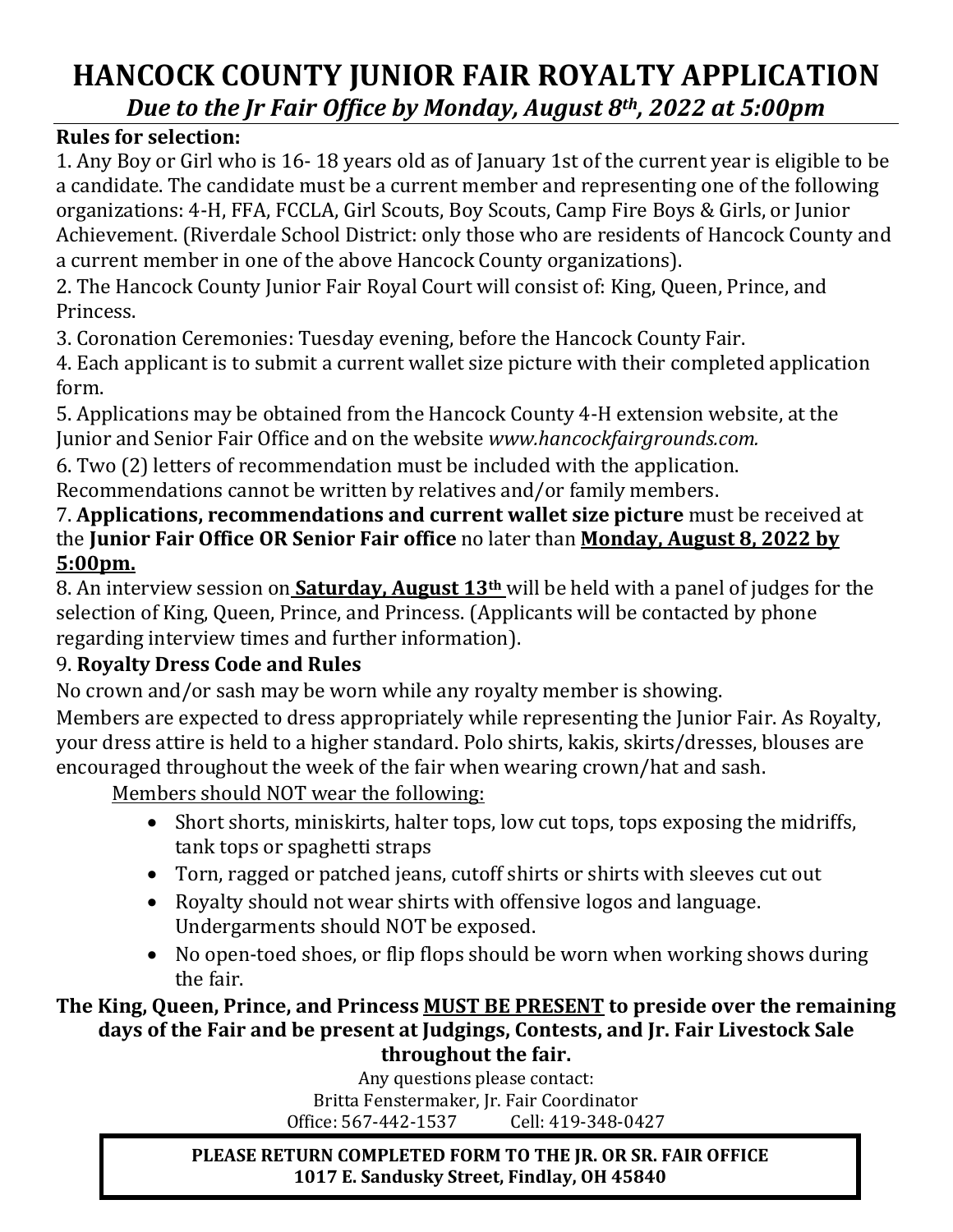# **HANCOCK COUNTY JUNIOR FAIR ROYALTY APPLICATION**

*All information must be contained on these application pages. No additional pages will be allowed.*

| Organization(s) Representing and Number of Years for Each:                                                                                                                                                                                                                                                                                                                  |  |                     |
|-----------------------------------------------------------------------------------------------------------------------------------------------------------------------------------------------------------------------------------------------------------------------------------------------------------------------------------------------------------------------------|--|---------------------|
| Primary Club Advisor or Instructor Name and Phone Number:                                                                                                                                                                                                                                                                                                                   |  |                     |
|                                                                                                                                                                                                                                                                                                                                                                             |  |                     |
|                                                                                                                                                                                                                                                                                                                                                                             |  |                     |
|                                                                                                                                                                                                                                                                                                                                                                             |  |                     |
| <b>PUBLICATIONS RELEASE</b>                                                                                                                                                                                                                                                                                                                                                 |  |                     |
| The undersigned <i>gives</i> the Hancock County Agricultural Society and the Hancock County Fair Board/Junior<br>Fair Board permission to use his/her photograph, voice, or video image and the photograph, voice, or video<br>Image of any activity that said individual is involved in before, during or after the 2016 Hancock County Fair.                              |  |                     |
| I DO give permission                                                                                                                                                                                                                                                                                                                                                        |  |                     |
| The undersigned does not give the Hancock County Agricultural Society and the Hancock County Fair Board/Junior<br>Fair Board permission to use his/her photograph, voice, or video image and the photograph, voice, or video image<br>of any activity that said individual is involved in before, during or after the 2016 Hancock County Fair.<br>I DO NOT give permission |  |                     |
|                                                                                                                                                                                                                                                                                                                                                                             |  | Date:______________ |
|                                                                                                                                                                                                                                                                                                                                                                             |  | Date:_____________  |
| *Signature is an agreement to abide by the Jr. Fair rules and preside the duration of<br>the Hancock County Fair, or be requested to relinquish the crown, sash and duties.                                                                                                                                                                                                 |  |                     |
| <u>Please attach current wallet size picture with paper clip</u>                                                                                                                                                                                                                                                                                                            |  |                     |
| along with 2 letters of recommendation.                                                                                                                                                                                                                                                                                                                                     |  |                     |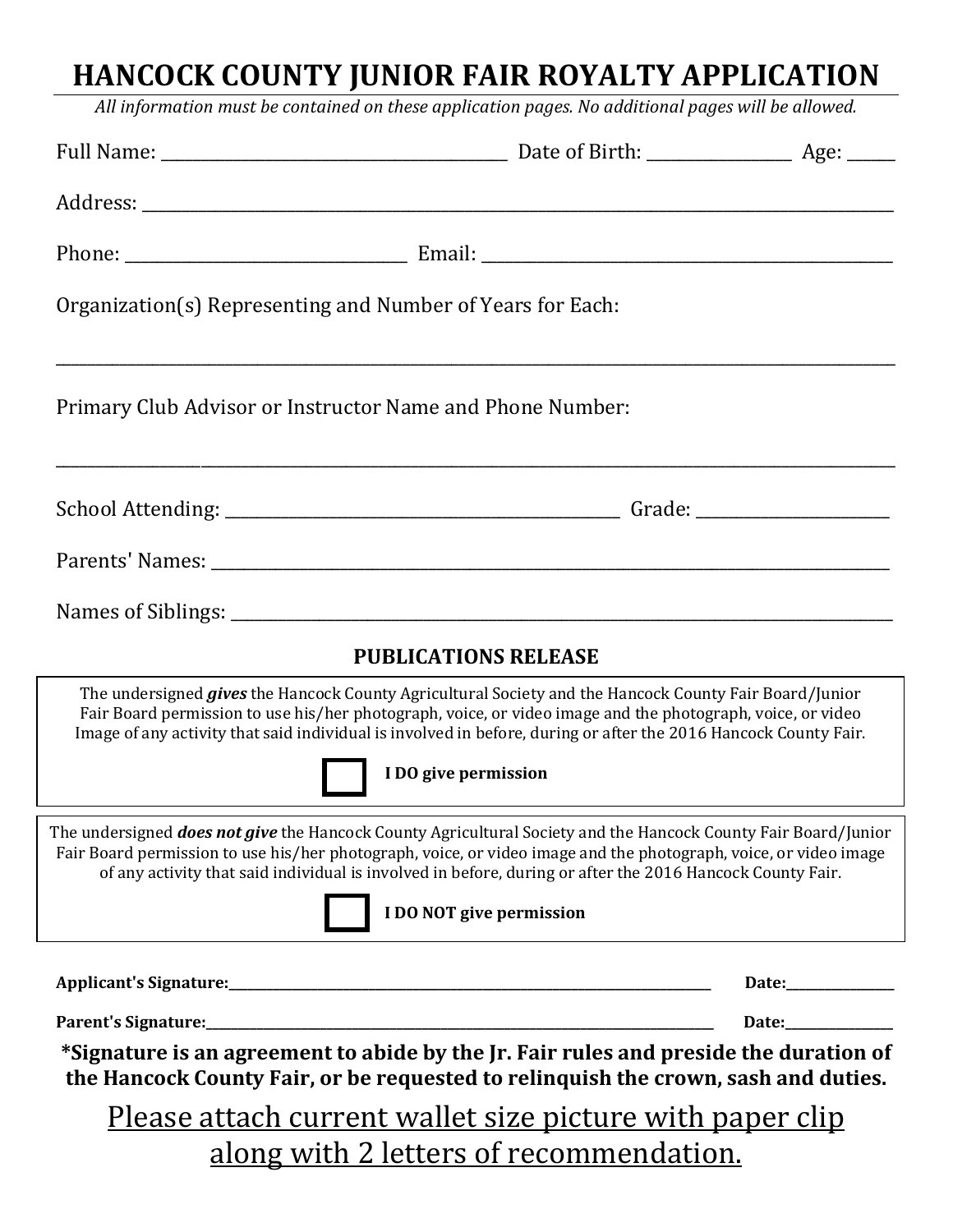# YOUTH ORGANIZATION(S) YOU ARE REPRESENTING

List awards, achievements & activities: **No additional pages are allowed**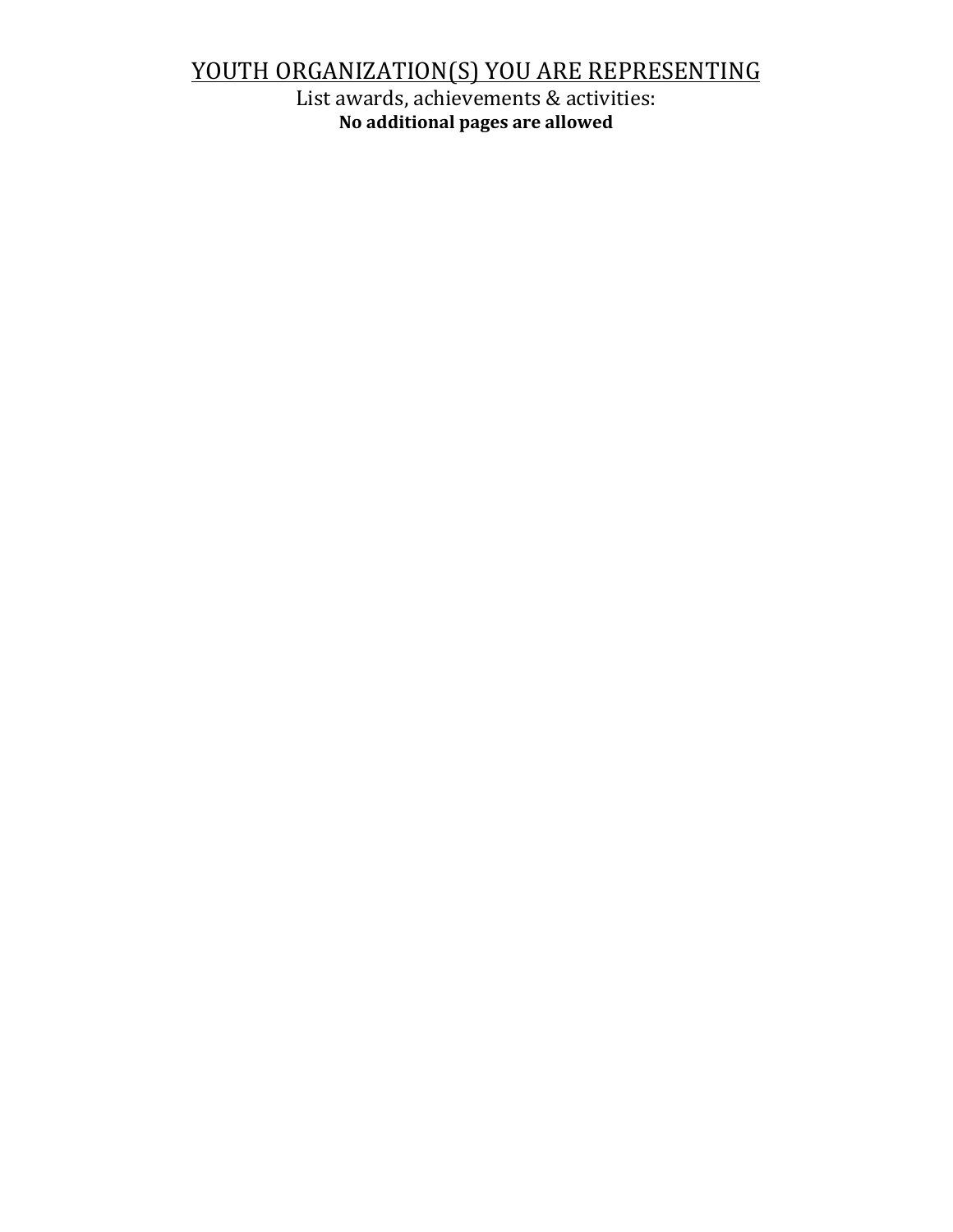## SCHOOL, COMMUNITY, & CHURCH ORGANIZATIONS

List awards, scholarships, activities, etc.: List hobbies, talents, and/or special interests: **No additional pages allowed**